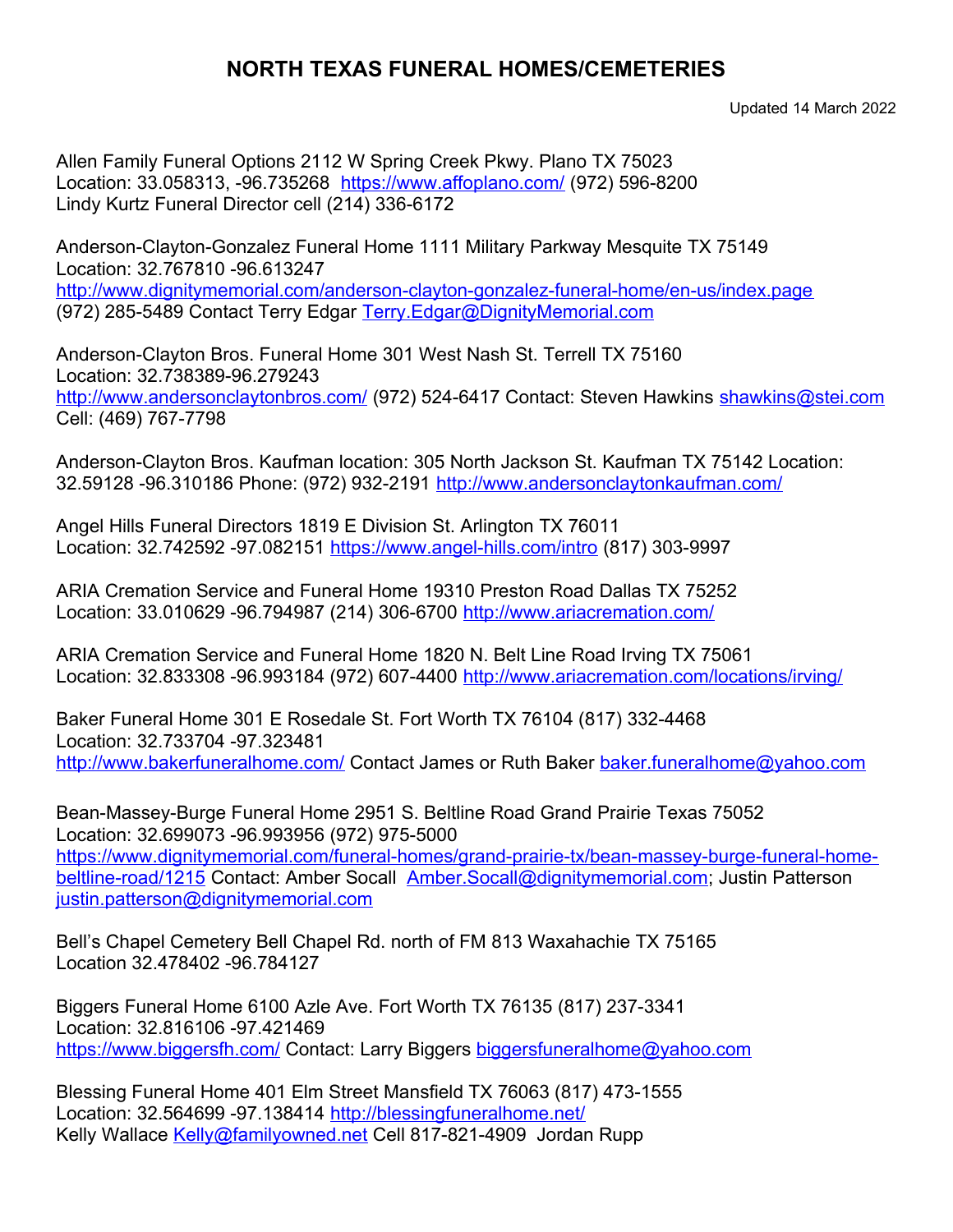Bluebonnet Hills Funeral Home and Memorial Park 5725 Colleyville Blvd. Colleyville TX 76034 Location: 32.892855 -97.147080 (817) 498-5894 <https://www.dignitymemorial.com/funeral-homes/colleyville-tx/bluebonnet-hills-funeral-home/9650>

Boze-Mitchell McKibbin Funeral Home 800 Kaufman St. Ennis TX 75119 (972) 878-2211 Location: 32.323615, -96.620496 Savannah Williams Cell: (214) 399-9119 [savannah@mckibbinfh.com](mailto:savannah@mckibbinfh.com)

Boze-Mitchell McKibbin Italy Chapel 800 South Ward Street Italy TX 76651 (972) 483-6361 Location: 32.174231 -96.877235

Boze-Mitchell McKibbin Funeral Home 511 West Main Street Waxahachie TX 75165 Location: 32.387499 -96.851460 (972) 937-2211 http://www.bozemitchellmckibbin.com Ronny Langford Cell: (972) 351-2974 Email: [ronny@mckibbinfh.com](mailto:ronny@mckibbinfh.com)

Bratcher Funeral Home 401 West Woodard Denison TX 75020-3138 Location: 33.756568 -96.540000 Office: (903) 465-2323 <https://www.dignitymemorial.com/funeral-homes/denison-tx/bratcher-funeral-home/1759>

Bristol Cemetery 400 Union Hill Road, Ennis (Bristol), Texas, 75119 Location: 32.458318, -96.569690 Cemetery Contact: Tommy Mohundro (214) 949-6357

Brown's Memorial Funeral Home 707 North MacArthur Blvd. Irving TX 75061 Location: 32.822057 -96.959363 (972) 254-4242 [www.brownmem.com](http://www.brownmem.com/) Funeral Director Gary Westerman (972) 859-9463 [gwesterman@brownmem.com](mailto:gwesterman@brownmem.com)

Brown-Owens and Brumley Funeral Directors 425 S. Henderson Street Fort Worth TX 76104 Location: 32.740724 -97.337551 (817) 335-4557 <http://www.brownowensbrumley.com/> Contact: Dusty Pyle [dusty@fwfh.net](mailto:dusty@fwfh.net) or Lee Jackson [brownfh@swbell.net](mailto:brownfh@swbell.net) Monte Brown Owner

Byrum Funeral Home 425 N. Dallas Ave. Lancaster TX 75146 Location: 32.594594 -96.756743 <http://www.byrumfuneralhome.com/>(972) 227-2121 Jack Lemmond Funeral Director [byrumfh@sbcglobal.net](mailto:byrumfh@sbcglobal.net)

Calvary Hill Cemetery 3235 Lombardy Lane Dallas Texas 75220 Location: 32.866438 -96.871763 (214) 357-5754<http://www.dignitymemorial.com/calvary-hill-cemetery/en-us/index.page>

Calvary Hill Funeral Home (Dignity Memorial) 3235 Lombardy Lane Dallas TX 75220 Location: 32.866438 -96.871763 (214) 457-1271 <http://www.dignitymemorial.com/>

Cedar Hill Memorial Cemetery 8301 US Highway 287 Business (Mansfield Hwy.) Arlington TX 76001 Location: 32.610447 -97.182493 (817) 478-1878 Contact: Rev. Pringle

Chamberland Funerals and Cremations 333 West Avenue D Garland Texas 75040 Location: 32.909609 -96.635131 Office (972) 276-0333 Cell (972) 854-4866<http://www.chamberlandfunerals.com/> Kelvin and JeMese Chamberland Owners; [info@ChamberlandFunerals.com](mailto:info@ChamberlandFunerals.com)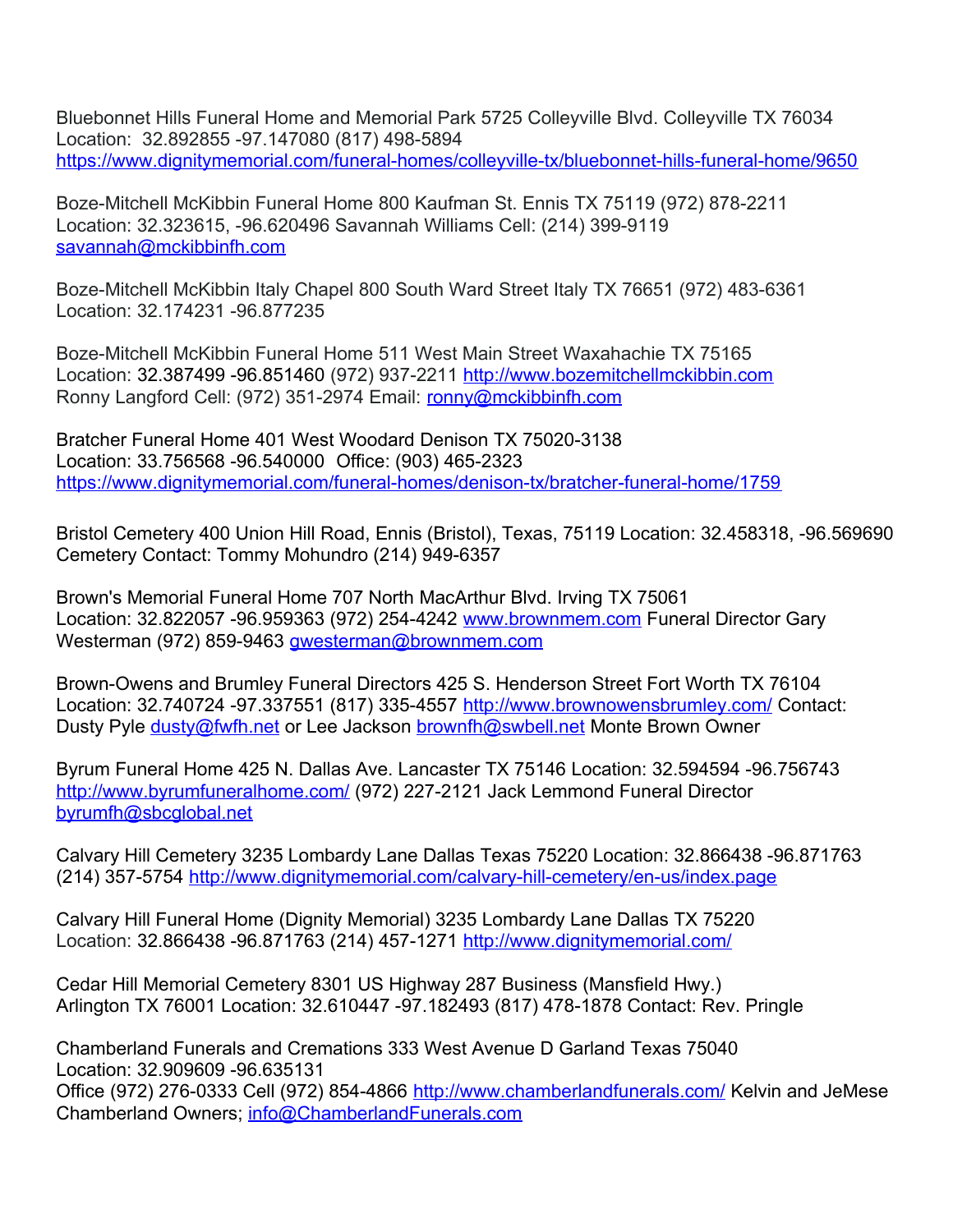Charles W. Smith & Sons Funeral Home 2343 County Road 486 (Lake Rd) Lavon TX 75166 Location: 33.043901, -96.425767

Office (972) 843-4000 [http://charleswsmith-lavon.tributes.com/funeral\\_homes/obituaries/](http://charleswsmith-lavon.tributes.com/funeral_homes/obituaries/) Chism Smith Funeral Home 403 South Britain Road Irving, TX 75060 (972) 259-7644 Carla Davis Funeral Director Cell (214) 293-1475 [ChismSmithFH@gmail.com](mailto:ChismSmithFH@gmail.com) Location: 32.810543 -96.942571<http://www.chismsmithfuneralhome.com/>

Clayton Kay Vaughan Funeral Home 200 E. Patton Alvarado Texas 76009 Location: 32.407868 -97.211348<http://claytonkayvaughanfuneralhome.com/> (817) 783-3062 Contact: Lonnie Underwood (817) 219-4210

Clayton Kay Vaughan Funeral Home 505 E. Main Street Itasca Texas 76055 Location: 32.161648 -97.146432 Office: (817) 687-2371 Contact: Timothy Bass Cell: (972) 804-2237 [http://www.claytonkayvaughanfuneralhome.com/fh/home/home.cfm?fh\\_id=13665](http://www.claytonkayvaughanfuneralhome.com/fh/home/home.cfm?fh_id=13665)

Clement Keel Funeral Home 1204 East California Gainesville TX 76240 Location: 33.624283 -97.132997 Office: 940-665-4341 <http://www.clementkeelfuneralhome.com/templatethree.asp?lid=3513>

Clifton Funeral Home 303 S. Avenue F Clifton Texas 76634 Location: 31.780589 -97.574952 Office: (254) 675-8611 Contact: Freddy Odom

Comanche Funeral Home 411 West Grand Comanche Texas 76442 Location: 31.898655, - 98.608528 Office: (325) 356-2531 [www.comanchefh.com](http://www.comanchefh.com/) Tim Mangrum [Comanchefh@verizon.net](mailto:Comanchefh@verizon.net)

Corley Funeral Home 418 North 13th Corsicana TX 75110 Location: 32.095009 -96.469419 Office: (903) 874-3755 [www.corleyfuneralhome.com](http://www.corleyfuneralhome.com/) Contact Beth Chapman [bethchapman@corleyfuneralhome.com;](mailto:bethchapman@corleyfuneralhome.com) Toby Ratliff [tobyratliff@corleyfuneralhome.com](mailto:tobyratliff@corleyfuneralhome.com)

Cornerstone Funeral Home 301 E. Elm Street Hillsboro TX 76645 Location: 32.009948 -97.135552 Office: 254-582-5000 <http://www.cornerstonehillsboro.com/>Contact: Chuck Smith

Crosier Pearson Funeral Home 512 North Ridgeway Drive Cleburne TX 76033 Location: 32.347248 -97.412095 Office: (214) 803-2995 Contact Eric Stokes Funeral Director <http://www.cpcleburne.com/>

Dallas Fort Worth International Airport DFW Airport Safety Office 3600 South 20th Avenue DFW Airport, Texas 75261 Main number (972) 973-3434 Location: 32.864063, -97.045787

Dallas-Fort Worth National Cemetery 2000 Mountain Creek Pkwy Dallas TX 75211 Phone: (214) 467- 3374 Location: 32.715832 -96.943202

Dallas Jewish Funerals 1611 N. Central Expressway Plano TX 75075 Location: 33.022222 -96.710727 (972) 424-1141 [http://www.dallasjewishfunerals.com](http://www.dallasjewishfunerals.com/) Lydia Marruffo Managing Director lmarruffo@jewishfuneralsusa.com

Dalton & Son Funeral Home 1550 N. Stemmons Frwy. Lewisville TX 75067 Location: 33.065690 -97.014512 (972) 436-6511 <http://www.daltonandson.com/>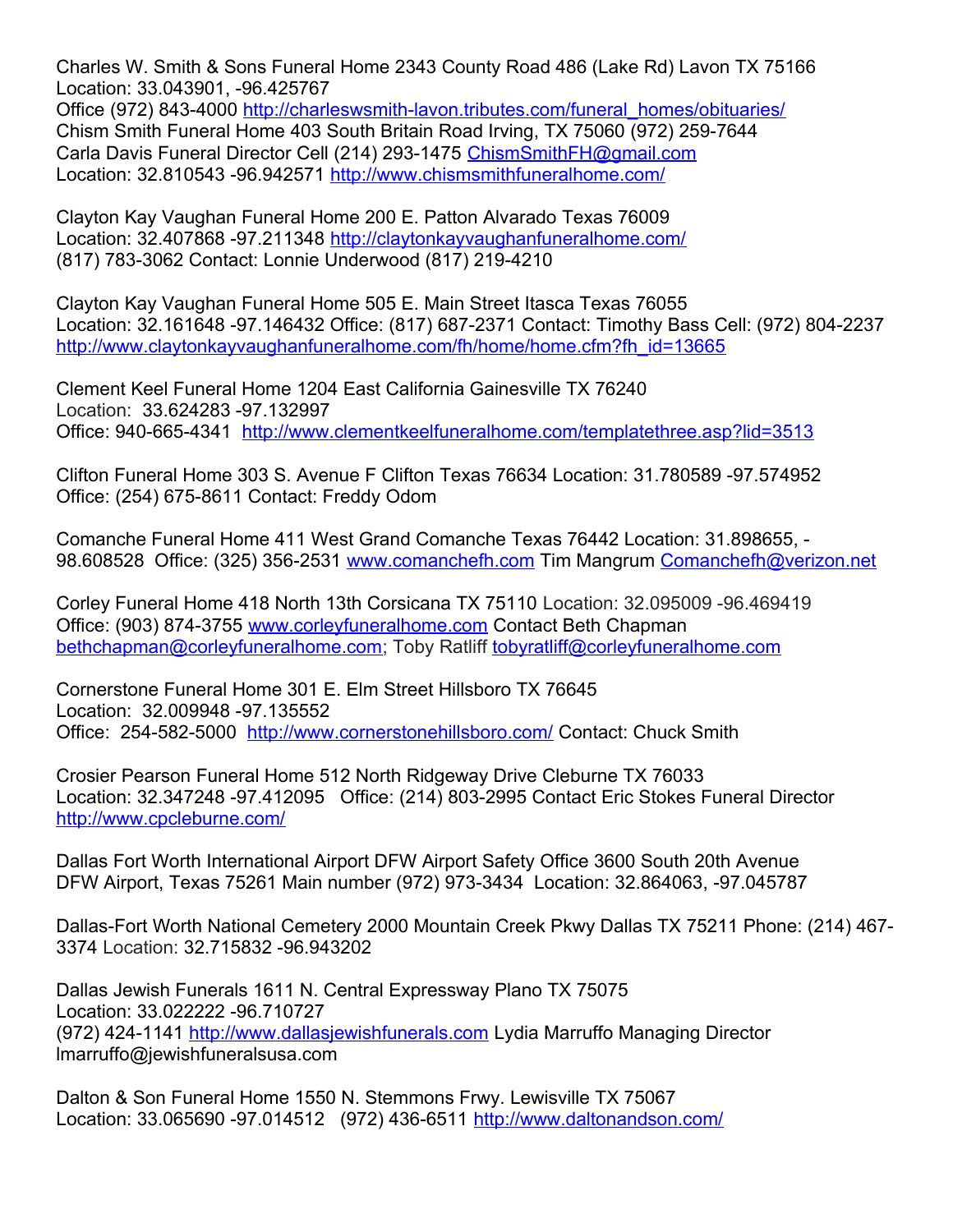Davis Funeral Chapel 6428 Brentwood Stair Road Fort Worth TX 76112 Location: 32.758627 -97.219757 Office: (817) 429-3441 after hours cell (817) 849-1449 <http://www.davisfuneralchapel.com/> Mary Smith [marysfd35@gmail.com](mailto:marysfd35@gmail.com)

DeBerry Funeral Home 2025 West University Dr. Denton TX Location: 33.229412 -97.15636 (940) 383-4200

Donnelly's Colonial Funeral Home 606 West Airport Freeway Irving Texas 75062 Location: 32.836288 -96.952984 Office: (972) 579-1313 Contact: Mike Korzenewski Managing Director [mikekor55@icloud.com](mailto:mikekor55@icloud.com) Cell: (214) 676-5096 [http://www.donnellyscolonial.com/fh/home/home.cfm?&fh\\_id=12925](http://www.donnellyscolonial.com/fh/home/home.cfm?&fh_id=12925)

Eastgate Funeral Home 1910 Eastgate Drive Garland Texas 75041 Location: 32.861723 -96.656471 (972) 270-6116<http://www.cwsfuneralhome.com/sitemaker/sites/EASTGA1/?page=index>

Emerald Hills Funeral Home and Cemetery 500 Kennedale Sublett Road Kennedale TX 76060 Location: 32.648959 -97.214246 Christopher Jones ciones@emeraldhillsfh.com (682) 717-6470 Phone: (817) 572-1681 <http://www.emeraldhillsfuneralhome.com/>

Eternal Rest Funeral Home 2830 South Ervay Dallas TX 75215 Location: 32.762631 -96.778091 <http://eternalrestfuneral.com/>Contact: gerald weatherall@yahoo.com Donnie Ervin (214) 421-9906

Eternal Rest Funeral Home 1400 N. Hampton Road DeSoto TX 75115 Location: 32.615661 -96.856469 (972) 228-6750<http://eternalrestfuneral.com/> Contact: [info@eternalrestfuneral.com](mailto:info@eternalrestfuneral.com)

Evergreen Memorial Funeral Home 6449 University Hills Blvd. Dallas Texas 75241 Location: 32.66926 -96.806141 <http://evergreenfuneral-home.com/> Office: 214-376-1500 Bianca Vargas [professional.b.vargas@gmail.com](mailto:professional.b.vargas@gmail.com)

Ferguson Como Funeral Home 5301 Wellsley Ave. Fort Worth Texas 76107 Location: 32.725384 -97.400983 (817) 738-0131 Contact: Edie Ferguson

Forest Ridge Funeral Home 8525 Mid Cities Blvd North Richland Hills TX 76182 Location: 32.862921 -97.200289 Brad Shotts Managing Director [brad@forestridge-fh.com](mailto:brad@forestridge-fh.com) (817) 428-9500<http://forestridge-fh.com/>

Forreston Cemetery (not addressed) Lumpkins Road, Forreston, TX 76041 Lat/Long Coordinates: 32.230971, -96.867138

Fort Worth Funerals and Cremations 8808 Camp Bowie West Blvd. Suite 170, Fort Worth, TX 76116 Location: 32.72556019570711, -97.46981541365906 <https://www.fwfcs.com/> (817) 708-2121 Marc Smiley Managing Director Cell: (817) 683-8574

Gateway Funerals and Cremation 17390 Preston Rd. Suite 310 Dallas TX 75252 Location: 32.991051 -96.801040 (469) 913-8493 <http://www.gatewayfuneralsandcremation.com/>Contact: Bryan Buntyn Funeral Director

Gateway Memorial Park 2319 US-287 Business Waxahachie TX 75167 Location: 32.411015 -96.878771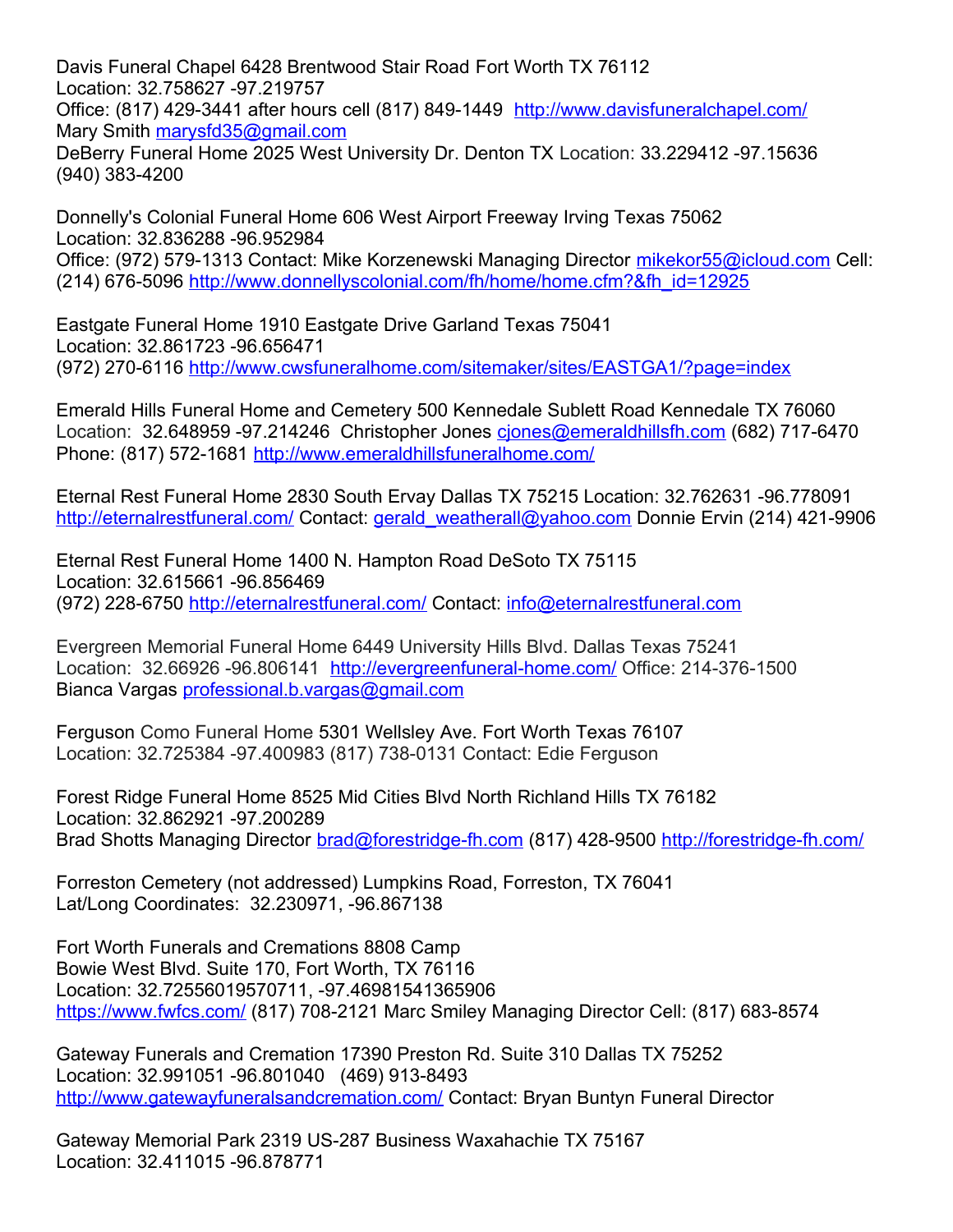Glenwood Cemetery 415 N Parkway Dr. Alvarado TX 76009 Location: 32.410959 -97.220001

Golden Gate Funeral Home 4155 S. R.L. Thornton Freeway Dallas TX 75224 Location: 32.695022 -96.825089 (214) 941-7332<https://www.goldengatefuneralhome.com/dallas>

Golden Gate Funeral Home 5701 E. Loop 820 S. Fort Worth Texas 76119 (817) 478-9555 Location: 32.673737 -97.239873<https://www.goldengatefuneralhome.com/fort-worth>

Grand Prairie Funeral Home 733 Dalworth Street Grand Prairie Texas 75050 (972) 263-7200 Location: 32.744445 -97.013420 <https://www.dignitymemorial.com/funeral-homes/grand-prairie-tx/grand-prairie-funeral-home/4008>

Green Funeral Home 207 South Wood Street Ferris TX 75125 Location: 32.533191 -96.668018 Phone: (972) 842-5777 Contact: Lee Longino Owner (972) 544-3230 [http://www.greenfh.com/fh/home/home.cfm?&fh\\_id=13148](http://www.greenfh.com/fh/home/home.cfm?&fh_id=13148)

Greenwood Funeral Home 3100 White Settlement Road Fort Worth Texas 76107 Location: 32.759889 -97.362833 http://www.locallyowned.org/Greenwood Map.htm Office: (817) 336-0584 Contact Elizabeth Fernandez [eduarte@greenwoodfuneralhomes.com](mailto:eduarte@greenwoodfuneralhomes.com)

Gregory W. Spencer Funeral Directors 4000 Miller Ave. Fort Worth Texas 76119 Location: 32.704429 -97.263402 <http://www.gwspencerdirs.com/> (817) 531-8666 Contact: Jackie Black [jacquelineblack@yahoo.com](mailto:jacquelineblack@yahoo.com)

Griffin-Roughton Funeral Home 1530 N. 45th Street Corsicana TX 75110 Location: 32.081477 -96.517233 (903) 874-4774<http://www.griffin-roughton.com/> Contact: Billy Griffin [info@griffin-roughton.com](mailto:info@griffin-roughton.com)

Grove Hill Funeral Home and Memorial Park 3920 Samuell Blvd Dallas, TX 75228 Location: 32.792315 -96.725355 <https://www.dignitymemorial.com/funeral-homes/dallas-tx/grove-hill-funeral-home/2201> (214) 381-7118 Contact: Andrea Strava [Andrea.Strava@DignityMemorial.com](mailto:Andrea.Strava@DignityMemorial.com)

Guardian Funeral Home 5704 James Ave, Fort Worth, TX, 76134 Location: 32.66239012611194, -97.345063453226 <https://www.guardiancremation.com/> (817) 293-8477 Contact: Kate Branson

Guerrero-Dean Funeral Home 500 E. Main Street Grand Prairie TX 75050 Location: 32.745898 -96.99773 (972) 263-5570 Contact Mark Dean [markdean@guerrero-dean.com](mailto:markdean@guerrero-dean.com) or [sylviadean@guerrero](mailto:sylviadean@guerrero-dean.com)[dean.com](mailto:sylviadean@guerrero-dean.com) website:<http://www.guerrero-dean.com/>

Hampton Vaughan Funeral Home and Crestview Memorial Park 1917 Archer City Hwy. Wichita Falls TX 76302 Location: 33.845128 -98.505972 [https://www.dignitymemorial.com/funeral-homes/wichita](https://www.dignitymemorial.com/funeral-homes/wichita-falls-tx/hampton-vaughan-crestview-funeral-home-and-memorial-park/4197)[falls-tx/hampton-vaughan-crestview-funeral-home-and-memorial-park/4197](https://www.dignitymemorial.com/funeral-homes/wichita-falls-tx/hampton-vaughan-crestview-funeral-home-and-memorial-park/4197) (940) 723-8123

Hawkins Family Funeral Home 2711 Jacksboro Hwy Forth Worth TX 76114 (682) 255-0535 Location: 32.789167, -97.388337<https://www.hawkinsfamilyfuneralhome.com/>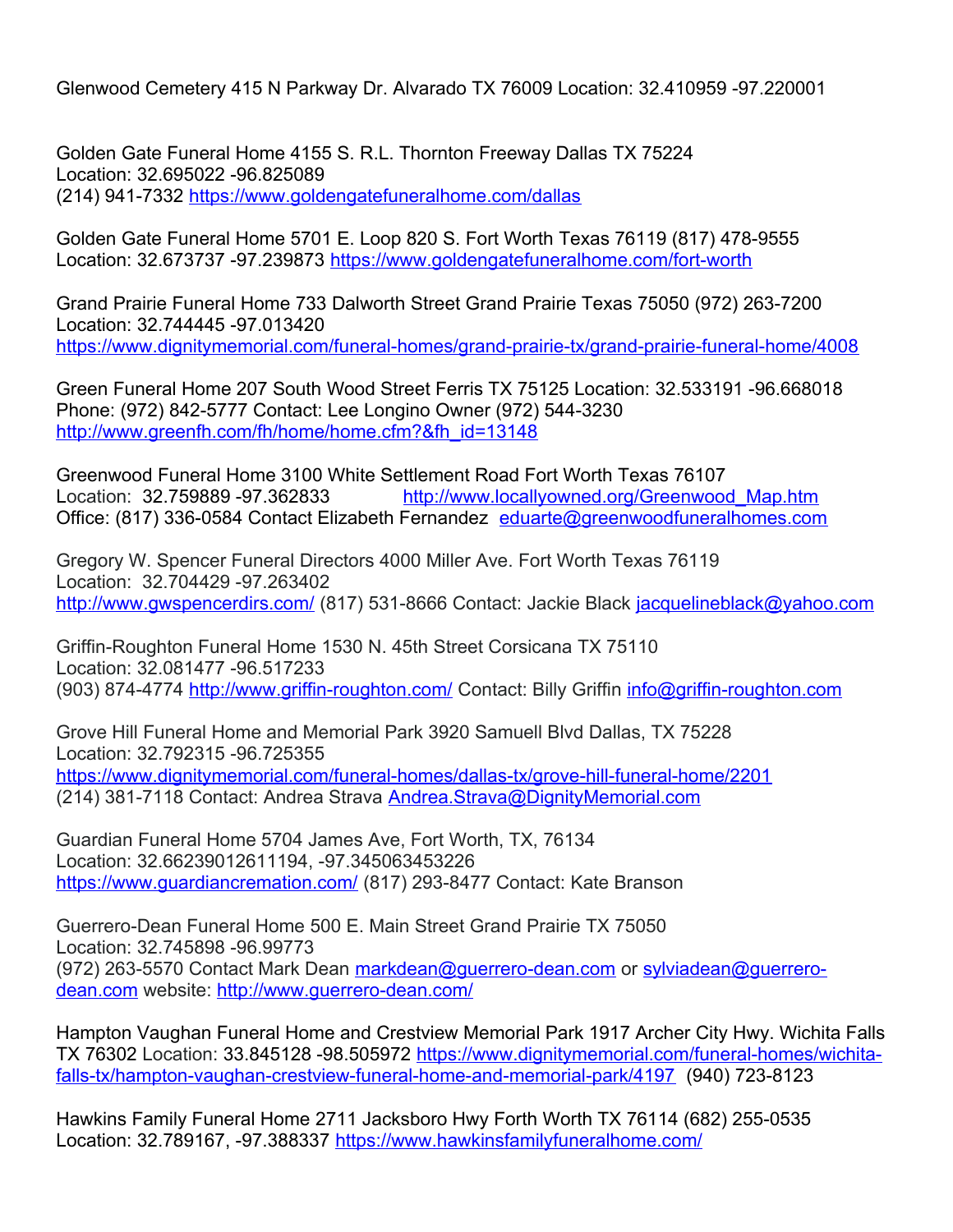Hillcrest Burial Park Waxahachie TX 75165 2297 US Hwy 287 Business Waxahachie TX 75165 Location: 32.413451 -96.883589

Hillcrest Mausoleum & Memorial Park / Sparkman/Hillcrest Funeral Home 7405 West Northwest Highway Dallas TX 75225 Location: 32.865678 -96.780327 (214) 363-5401 <http://www.dignitymemorial.com/sparkman-hillcrest-funeral-home/en-us/index.page>

Holy Redeemer Cemetery 1500 S. Westmoreland Drive DeSoto 75115 Location: 32.566666, -96.873332

Hughes Funeral Home 400 E. Jefferson Blvd. Dallas TX 75203 Location: 32.745460 -96.818726 (214) 946-5133<http://hughes3.com/>Ronald Hughes owner

Italy Cemetery 210 Couch St. Italy TX 76651 Location: 32.187254 -96.884619 Jackson Community Funeral Home1412 M.L.K. Jr. Blvd. Waxahachie TX 75165 Location: 32.377763 -96.831158 972-937-5380<https://www.jacksoncommunityfuneralhome.com/> Vincent Jackson Owner

Jayne's Memorial Chapel 811 S. Cockrell Hill Road Duncanville TX 75137 Location: 32.64364 -96.891641 Office: (972) 298-2334 <http://www.jaynesmemorialchapel.com/> Rick Jayne [rjaynes@swbell.net](mailto:rjaynes@swbell.net); Jonathan Beggs [j.beggs@swbell.net](mailto:j.beggs@swbell.net); Greg Wilson [g.wilson809@swbell.net](mailto:g.wilson809@swbell.net)

J.E. Foust & Son Funeral Directors 523 S Main St. Grapevine TX 76051 Location: 32.936416, -97.078094 (817) 481-2525 <https://www.dignitymemorial.com/funeral-homes/grapevine-tx/je-foust-son-funeral-directors/9656> Marcie Russell, Funeral Director

Jeter and Son Funeral Home 4830 West Illinois Ave. Dallas TX 75211 Location: 32.720243, -96.906281 <http://jeterandson.com/?page=index> (214) 330-4700 Contact Dennis, Tim or Erin (Singleton) [mail@jeterandson.com](mailto:mail@jeterandson.com) 

Jeter and Son Funeral Home 332 Cedar St Cedar Hill TX 75104 Location: 32.588648 -96.953533 Phone (972) 291-4500<http://www.jeterandson.com/> Contact: Tim Jeter [mail@jeterandson.com](mailto:mail@jeterandson.com)

J.E. Keever Mortuary 408 N. Dallas St. Ennis Texas 75119 Location: 32.330178 -96.629837 Phone: (972) 875-3891 [http://www.jekeevermortuary.com/fh/home/home.cfm?&fh\\_id=13137](http://www.jekeevermortuary.com/fh/home/home.cfm?&fh_id=13137) [info@jekeevermortuary.com](mailto:info@jekeevermortuary.com) David Keever Owner [jek1918@sbcglobal.net](mailto:jek1918@sbcglobal.net)

J.E. Keever Mortuary Chapel of Palmer 200 West Jefferson Street Palmer TX 75152 Location: 32.431144 -96.669314

Jim's Funeral Home 128 West Pipeline Road Hurst Texas 76053 Location: 32.823694 -97.169539 (817) 282-0858<http://www.quenfuneralhome.com/>Jim Sanders Owner [jimsfuneralhome@aol.com](mailto:jimsfuneralhome@aol.com)

Lakeview Memorial Park Cemetery Clover Lane Waxahachie TX 75165 Location: 32.337065 -96.851524

Lasting Impressions Funerals 7125 Boulevard 26 North Richland Hills Texas 76180 Location: 32.823402 -97.228740 <http://www.lastingimpressionsfunerals.com/> (817) 616-3695 Angela Torres Owner [angela.gabriel@lastingimpressionsfunerals.com](mailto:angela.gabriel@lastingimpressionsfunerals.com)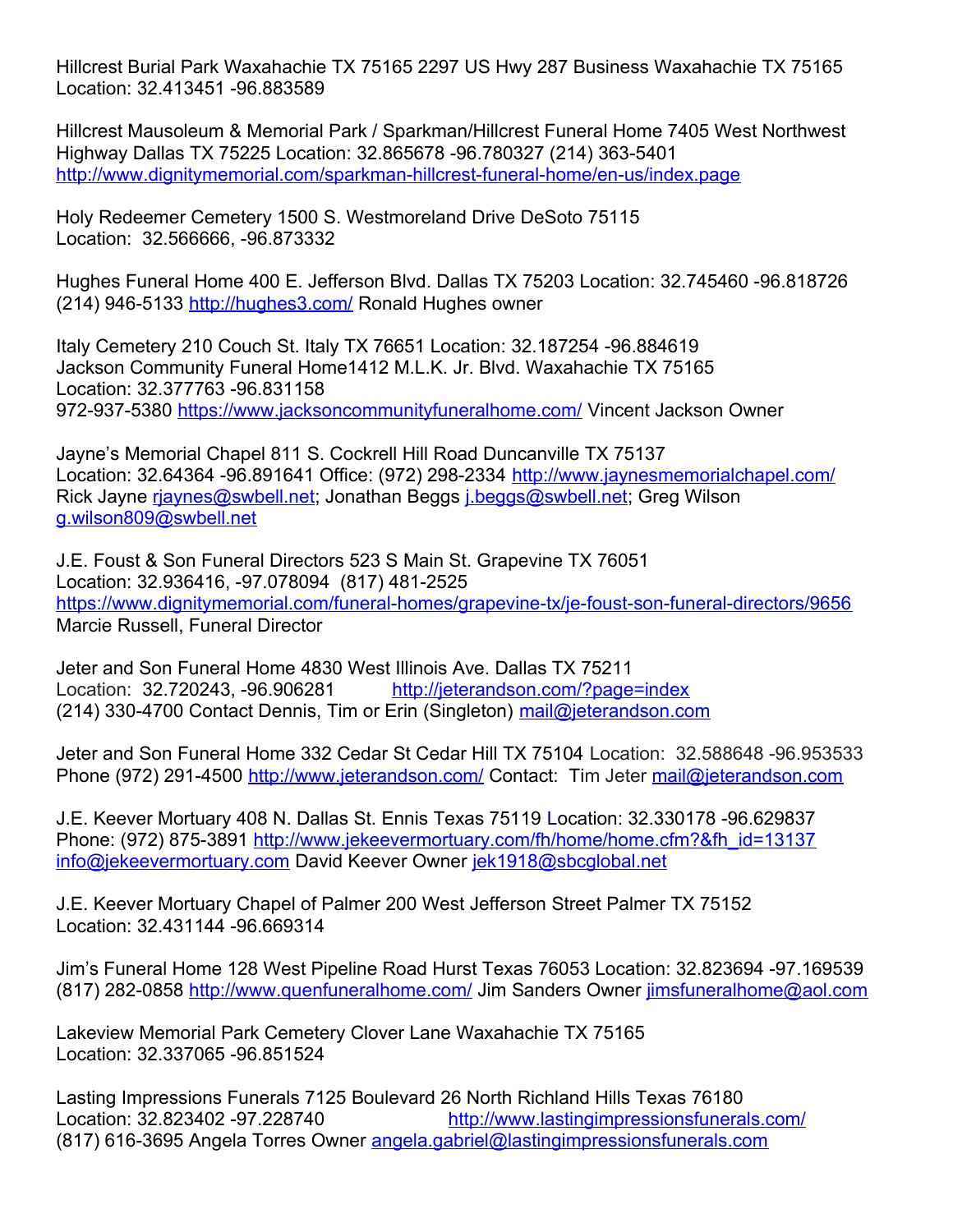Laurel Oaks Funeral Home and Memorial Park 12649 Lake June Rd. Balch Springs TX 75180-1801 Location: 32.738114 -96.609855 Office: (972) 288-4663 <http://www.laureloaksfuneralhome.com/>

Laurel Land Funeral Home 6300 R.L. Thornton Frwy (I-35) Dallas TX 75232 Location: 32.670051 -96.822098 General Manager [George.Lewis@DignityMemorial.com](mailto:George.Lewis@DignityMemorial.com) <http://www.dignitymemorial.com/laurel-land-funeral-home/en-us/index.page> Office: (214) 371-1336

[Laurel Land Funeral Home](http://www.laurellandfuneralhome.com/) 7100 Crowley Rd Fort Worth TX 76134 Location: 32.643428 -97.349568 [www.laurellandfuneralhome.com](http://www.laurellandfuneralhome.com/) Office: (817) 293-1350

Lakeview Memorial Park 199 Oaklawn, Waxahachie, Texas, 75165 Location: 32.337039, -96.851555

Lighthouse Funeral and Cremation Services 2902 W Pioneer Pkwy Arlington TX 76013 Location: 32.709537 -97.155335 <https://lighthousefunerals.com/dallas-fort-worth/> Office: (214) 617-3994

Lincoln Funeral Home 8100 Fireside Drive Dallas TX 75217 Location: 32.697557 -96.682242 <http://www.lincolnfh.net/>Office: (214) 398-8133

Lincoln Memorial Park Cemetery 1311 Murdock Road Dallas TX 75217 Location: 32.696655 -96.682934

Little Bethel Cemetery1803 South Cedar Hill Road Duncanville Texas 75137 Location: 32.625256 -96.92648

Local Cremation-Arlington 2401 W. Pioneer Pkwy. #115 Arlington Texas 76013 Location: 32.709878 -97.146773 <https://localcremation.com/> Contact: Sonya Giles

Local Cremation 8499 Greenville Avenue Suite 107 Dallas Texas 75231 Location: 32.893941 -96.754486 <http://www.localcremation.com/> Contact: Wendell Cox (214) 343-4040

Lomax Funeral Home 2703 Elsie Faye Heggins St. Dallas TX 75215 (214) 428-1266 Location: 32.754971 -96.754708 <http://lomaxfuneralhome.com/> Contact: Glenda Bell [lomaxfuneralhome@att.net](mailto:lomaxfuneralhome@att.net)

Love and Integrity Funeral Home 4900 King St. Greenville TX 75401 Location: 33.121597 -96.111689 <https://www.loveandintegrityfh.com/>903-453-8100 Owner/Funeral Director Emily Thompson cell: 903-269-0349

Lucas Funeral Home 1321 Precinct Line Rd. Hurst Texas 76053 Location: 32.834963 -97.186613 (817) 284-7271 <http://www.lucasfuneralhomes.com/> Crystal Bovaird Funeral Director [crystal@familyowned.net](mailto:crystal@familyowned.net)

Lucas Funeral Home 1601 S Main St. Keller TX 76248 Location: 32.906050 -97.256164 (817) 753-6800 <https://www.lucasfuneralhomes.com/> Matthew Morin Funeral Director [matthew@familyowned.net](mailto:matthew@familyowned.net) cell 214-680-6081

Lucas and Blessing Funeral Home 518 SW Johnson Ave. Burleson TX 76028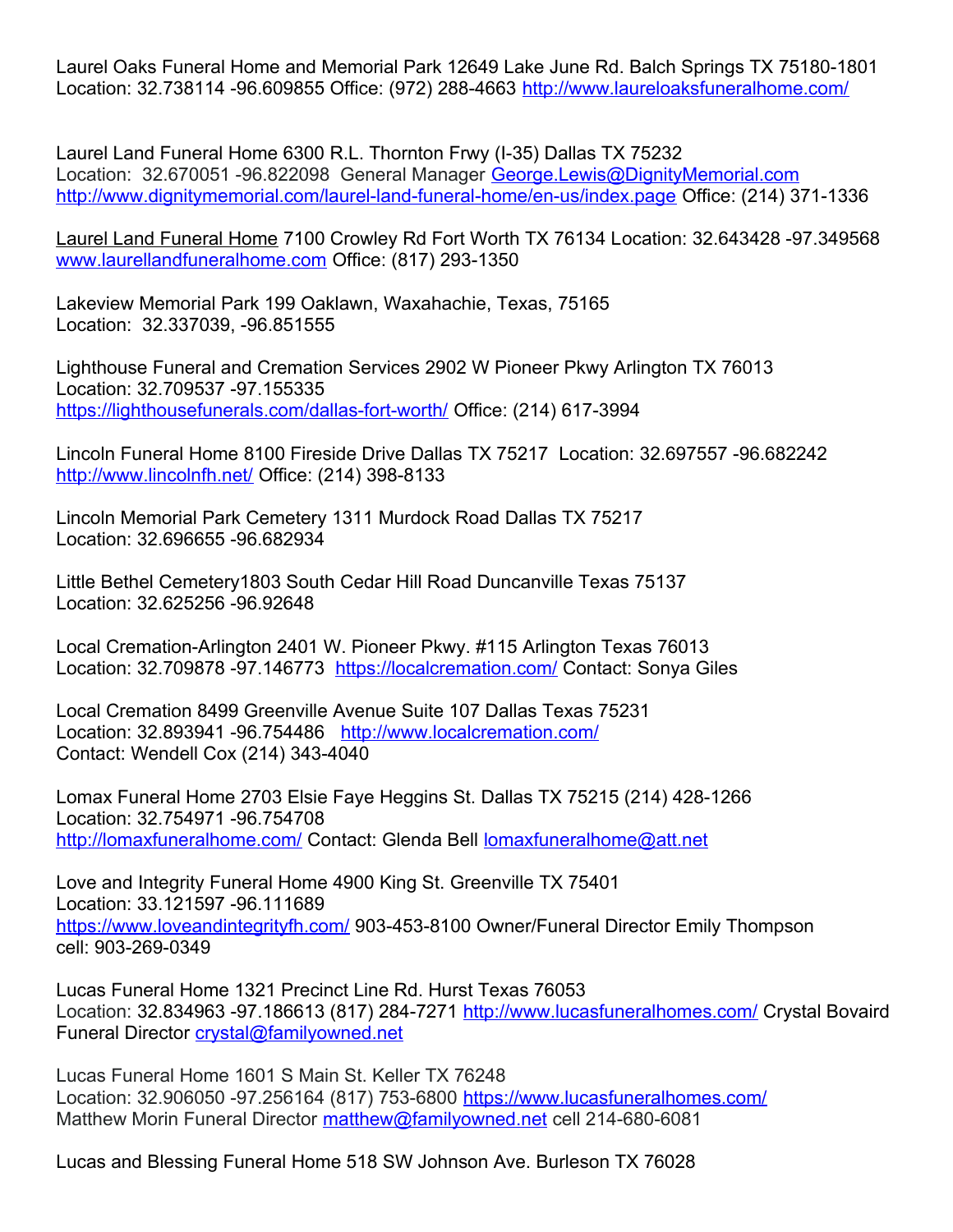Location: 32.536908 -97.332371 (817) 295-9000<https://www.lucasandblessingfh.com/> Zach Carnley Funeral Director

McDowell Family Funeral Home 1810 S. Denley Drive Dallas TX 75216 Location: 32.725059 -96.805637 (214) 946-9065 <http://www.mcdowellfuneralhome.com/>

The Major Funeral Home & Chapel 2731 S. Great Southwest Parkway Grand Prairie TX 75052 Location: 32.708357 -97.043108 Office: (817) 608-0123 <http://www.majorfuneralhome.com/home.html>Major Williams CEO; Barbara Williams Funeral Director Cell Phone (214)803-7409

The Major Funeral Home & Chapel Fort Worth Facility - 9325 South Freeway Fort Worth TX 76140 Location: 32.618668 -97.320789 Phone: (817) 568-0440 (817) 290-2188

Mansfield Funeral Home 1556 Heritage Pkwy. Mansfield TX 76063 (817) 453-3009 Location: 32.553548 -97.115326 <http://www.mansfieldfuneralhome.com/> Christie Moore Funeral Director cell (972) 805-7844 [info@mansfieldfuneralhome.com](mailto:info@mansfieldfuneralhome.com)

Marshall & Marshall Funeral Directors 201 N Bosque St. Whitney TX 76692 (254) 694-2206 Location: 31.951341, -97.314230 <https://www.marshallandmarshallfd.com/>

Martin Oaks Cemetery & Crematory 1230 Kingston Dr. Lewisville TX 75067-5030 Location: 33.030662 -97.026485 Office: (469) 605-7215<http://www.martinoakscemeteryandcrematory.com/>[contact@martinoaks.com](mailto:contact@martinoaks.com)

Martin Thompson and Son Funeral Home 6009 Wedgewood Drive Fort Worth Texas 76133 Location: 32.662267 -97.395906 Office: (817) 456-8550<http://www.martinthompsonfuneralservice.com/> Martin Thompson Owner [info@martinthompsonfh.com](mailto:info@martinthompsonfh.com)

Max Slayton Funerals and Cremations 642 N. Rockwall Ave. Terrell TX 75160 Location: 32.741878 -96.278579 (stage behind the building no way to place flags must be held at the entrance) Office: (972) 524-0881 [http://www.maxslaytonfunerals.com](http://www.maxslaytonfunerals.com/) Max Slayton Owner Cell: (214) 232-6277 [max@maxslayton.com](mailto:max@maxslayton.com)

Mayfield Kiser Funeral Home 12301 South Freeway Fort Worth TX 76028 Location: 32.579367 -97.317898 (817) 568-8836<http://www.mayfieldkiserfuneralhome.com/> Contact: Roy Kiser Jr. Managing Director [roy@mkfunerals.com;](mailto:roy@mkfunerals.com) Bobett Birdwell Funeral Director [info@mkfunerals.com](mailto:info@mkfunerals.com)

Meador Funeral Home 401 Hwy. 377 North Whitesboro TX 76273 Location: 33.661628, -96.897936 (903) 564-3800 [https://www.legacy.com/funeral-homes/texas/whitesboro/meador-funeral-home](https://www.legacy.com/funeral-homes/texas/whitesboro/meador-funeral-home-whitesboro/fh-12120)[whitesboro/fh-12120](https://www.legacy.com/funeral-homes/texas/whitesboro/meador-funeral-home-whitesboro/fh-12120)

Memorial Park Funeral Service 8525 Mid Cities Blvd. North Richland Hills Texas 76182 Location: 32.862026-97.200782 <http://www.northrichlandhillsfunerals.com/>General Manager: Jason Ely (682) 334-3201

Midlothian City Cemetery 305 S. 9<sup>th</sup> Street Midlothian TX 76065 Location: 32.479753 -96.991150

Midlothian Funeral Home 200 E. Avenue E Midlothian TX 76065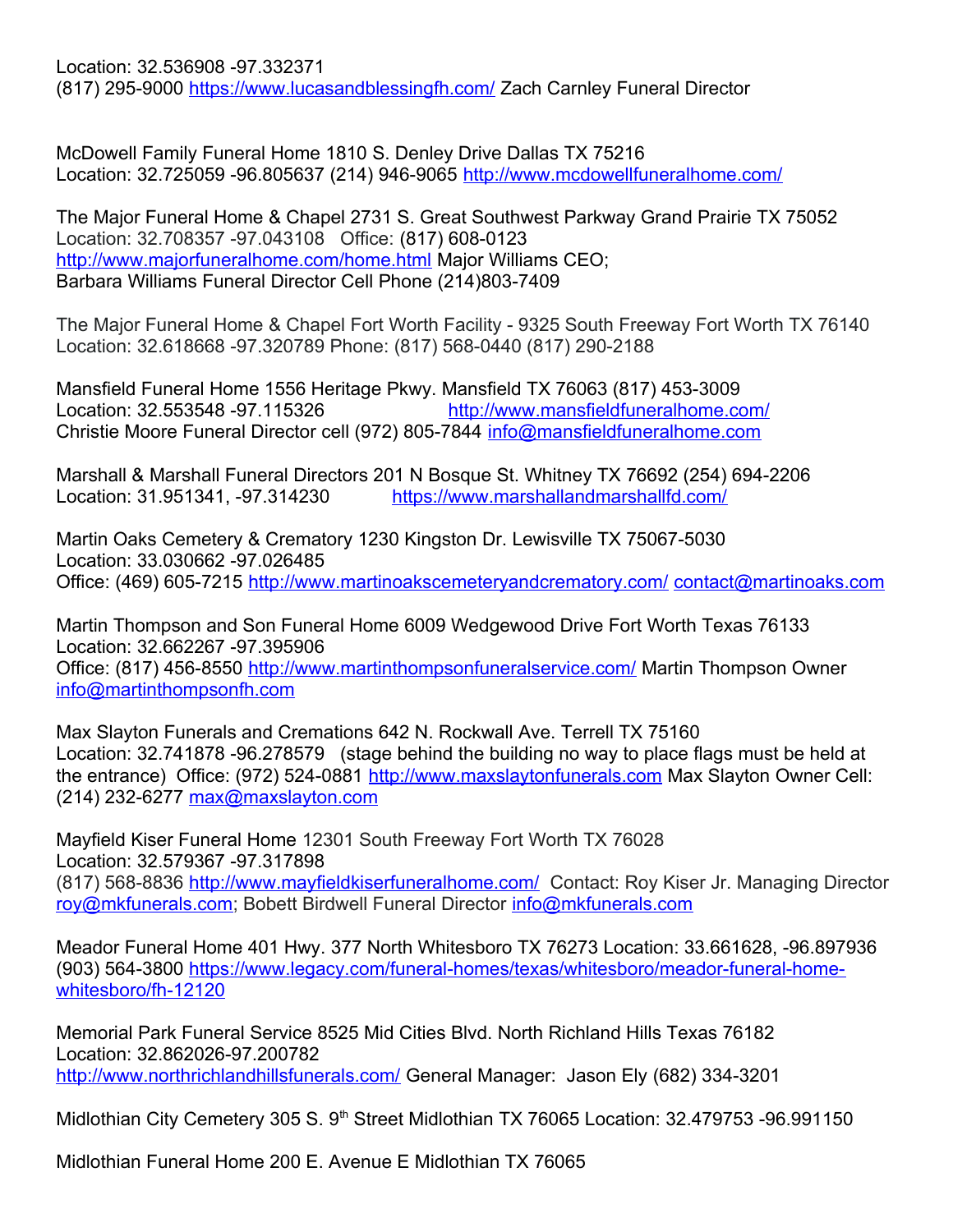Location: 32.483991 -96.991895 <http://www.midlothianfh.com/> Office (972) 723-9884 Randy Hampton Cell (469) 585-4265 Michelle Subia – receptionist [midlothianfh@sbcglobal.net](mailto:midlothianfh@sbcglobal.net)

Milford Cemetery, Cemetery Road Milford TX 76670 Location: 32.126252 -96.941737

Moorhead-Epps Funeral Home and Cremations 750 E. Main St. Gun Barrel City TX 75156 Location: 32.331162 -96.101617 Office: (903) 880-0200 <http://www.moorheadepps.com/>

Moore Bowen Funeral Home 4216 S. Bowen Rd. Arlington Texas 76016 Location: 32.67664 -97.150083 Office: (817) 468-8111 [http://www.moorebowenroad.com](http://www.moorebowenroad.com/) Lisa Lim [marilyn.lim@dignitymemorial.com](mailto:marilyn.lim@dignitymemorial.com)

Moore Funeral Home 1219 North Davis Drive Arlington TX 76012 Location: 32.753872 -97.122435 Office: (817) 275-2711 Funeral Director: Kari Drake [kari.drake@dignitymemorial.com](mailto:kari.drake@dignitymemorial.com) meagan.murphy@dignitymemorial.com <https://www.dignitymemorial.com/funeral-homes/arlington-tx/moore-funeral-home/2348>

Moore Memorial Gardens SAA but actual entrance is 815 West Randol Mill Road Arlington TX 76012 Location: 32.753331, -97.117897

Morris-Bates Funeral Home 1700 Evans Ave. Fort Worth TX 76104 Location: 32.725700 -97.318546 (817) 926-6263<http://www.morrisbatesfuneralhome.com/index> Funeral Director: Jonathan Mitchell

Mt. Carmel Funeral Home 1225 E. Irving Blvd. Irving TX 75060 Location: 32.810342 -96.931437 Office: (972) 438-7900 [www.mtcarmelfuneralhomes.com](http://www.mtcarmelfuneralhomes.com/) Funeral Director: Brenda de la Riva [delariva.brenda@yahoo.com](mailto:delariva.brenda@yahoo.com)

Mount Olivet Chapel Greenwood Funeral Home 2301 North Sylvania Avenue Fort Worth TX 76111 Location: 32.793439 -97.308892 <https://www.greenwoodfuneralhomes.com/our-cemeteries/mount-olivet-cemetery> (817) 831-0511 David Moore Funeral Director [dmoore@greenwoodfuneralhomes.com](mailto:dmoore@greenwoodfuneralhomes.com)

Mt. Zion Cemetery Mt. Zion Road Midlothian TX Location: 32.460093-96.955334

Mountain Valley Funeral Home 3407 SW Wilshire Blvd. Joshua TX 76058-6157 Location: 32.484401 -97.37715 Phone: (817) 426-3200 <http://www.mountainvalleyfuneral.com/>

Mulkey-Mason Funeral Home 705 N. Locust Denton Texas 76201 Location: 33.220549 -97.132438 (940) 382-6622 [http://www.mulkeymasondenton.com/home/index.cfm?fh\\_id=12120](http://www.mulkeymasondenton.com/home/index.cfm?fh_id=12120) Contact: [mmjssfuneralhome@juno.com](mailto:mmjssfuneralhome@juno.com)

Mulkey-Mason Funeral Home 740 S Edmonds Ln Lewisville TX 75067 Location: 33.040094 -97.010709 Office: (972) 436-4581 [http://www.mulkeymasonlewisville.com/home/index.cfm?fh\\_id=12284](http://www.mulkeymasonlewisville.com/home/index.cfm?fh_id=12284) Contact: [office@mulkeymason.com](mailto:office@mulkeymason.com)

Myrtle Cemetery 1177 W. Knox St. Ennis TX 75119 Location: 32.323814, -96.639778

New Hope Funeral Home 500 E. Hwy 80 Sunnyvale TX 75182 Location: 32.781729 -96.548659 Office: (972) 226-2111 [www.newhopefh.com](http://www.newhopefh.com/)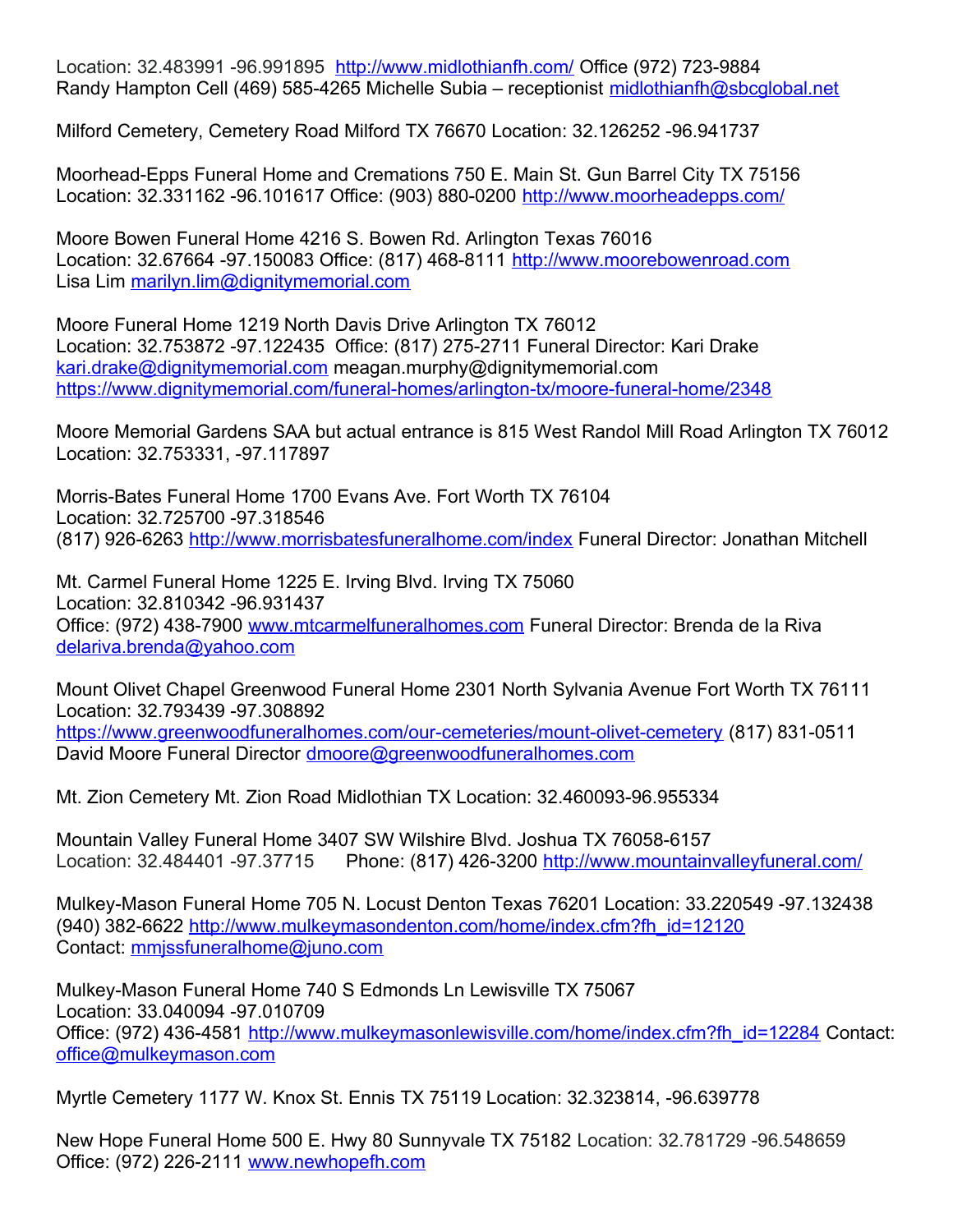North Dallas Funeral Home 2710 Valley View Lane Dallas TX 75234 (972) 241-9100 Location: 32.924299, -96.886009 <http://www.northdallasfuneralhome.com/> Oak Grove Memorial Gardens 1413 East Irving Blvd. Irving Texas 75060 Location: 32.809241 -96.928982 Cemetery contact: Aaron King 817-994-5177

Oakland Memorial Park 1000 W. Moore Ave. Terrell TX 75160 Location: 32.737467 -96.294688

Paradise Funeral Home 3910 S. Lancaster Rd. Dallas 75216 Location: 32.700886, -96.796588 Phone Number: (214) 212-2489 <https://www.paradisefh.com/>Frankie Washington Funeral Director

Parkdale Cemetery 701 S. Mary St. Arlington TX 76010 Location: 32.731145 -97.101189

Parker-Ashworth Funeral Home 2217 S. Washington St. Kaufman TX 75142 Location: 32.572387 -96.310736 (972) 932-8152<http://www.parker-ashworthfuneralhome.com/>Contact David Parker (469) 767-7798

Paschal Funeral Home 120 SW 3rd St. Kerens TX 75144 Location: 32.129251 -96.228330 Office: (903) 396-2371<http://www.paschalfuneralhome.com/index.html> Gene Bullard Funeral Director [paschalfh@yahoo.com](mailto:paschalfh@yahoo.com)

Peters Funeral Home 3995 Joe Ramsey Blvd. Greenville TX 75401 Location: 33.121251 -96.11826 Office: (903) 455-3310<http://www.petersfh.com/>Contact Michelle McLarry [peters\\_gfh@yahoo.com](mailto:peters_gfh@yahoo.com)

Pleasant Grove Mortuary 7800 Lake June Road Dallas TX 75217 Location: 32.733688 -96.688407 Office: (214) 398-8301 [http://www.legacy.com/funeral-homes/texas/dallas/pleasant-grove-mortuary/](http://www.legacy.com/funeral-homes/texas/dallas/pleasant-grove-mortuary/fh-3796#sthash.HCTAkz7z.dpuf) [fh-3796#sthash.HCTAkz7z.dpuf](http://www.legacy.com/funeral-homes/texas/dallas/pleasant-grove-mortuary/fh-3796#sthash.HCTAkz7z.dpuf) Contact: Tasha Goodwin

Prepared Place Funeral Home 4228 S Lancaster Rd. Dallas TX 75216 Location: 32.697674 96.794320 (469) 802-9422<https://www.facebook.com/PreparedToServe>Dr. Jeremiah Martin Owner; [preparedplacefh@gmail.com](mailto:preparedplacefh@gmail.com)

The Prestige Mortuary 404 East Broad St. Mansfield TX 76063 Location: 32.562797 -97.138072 Office: (682) 400-8555 Contact: Monique Galvin [theprestigemortuary.mm@gmail.com](mailto:theprestigemortuary.mm@gmail.com)

Red Oak Cemetery P.O. Box 248 S. Central Blvd. (Texas 342) Red Oak TX 75154 Location: 32.501965 -96.81048

Rest Haven Funeral Home & Memorial Park 2500 Hwy. 66 Rockwall TX 75087 Location: 32.936618 -96.425598 (972) 771-8641 <http://www.resthavenfuneral.com/> Haley Harmon cell: (940) 337-6921 [hharmon@resthavenfuneral.com](mailto:hharmon@resthavenfuneral.com)

Rest Haven Funeral Home 141 W. Main St. Royse City TX 75189 Location: 32.974745, -96.333425 (972) 636-2422

Restland Coppell Chapel 400 Freeport Pkwy. Coppell TX 75019 Location: 32.962319 -97.014203 Office: (972) 745-1638 [http://www.dignitymemorial.com/restland-funeral-home-coppell-chapel/en-us/](http://www.dignitymemorial.com/restland-funeral-home-coppell-chapel/en-us/index.page) [index.page](http://www.dignitymemorial.com/restland-funeral-home-coppell-chapel/en-us/index.page) Contact Tina Perez (972) 745-1633

Restland Funeral Home 13005 Greenville Ave. Dallas TX 75243 Location: 32.923410 -96.742072 Office: (972) 238-7111<http://www.restlandfuneralhome.com/>Contact: Amie Douglas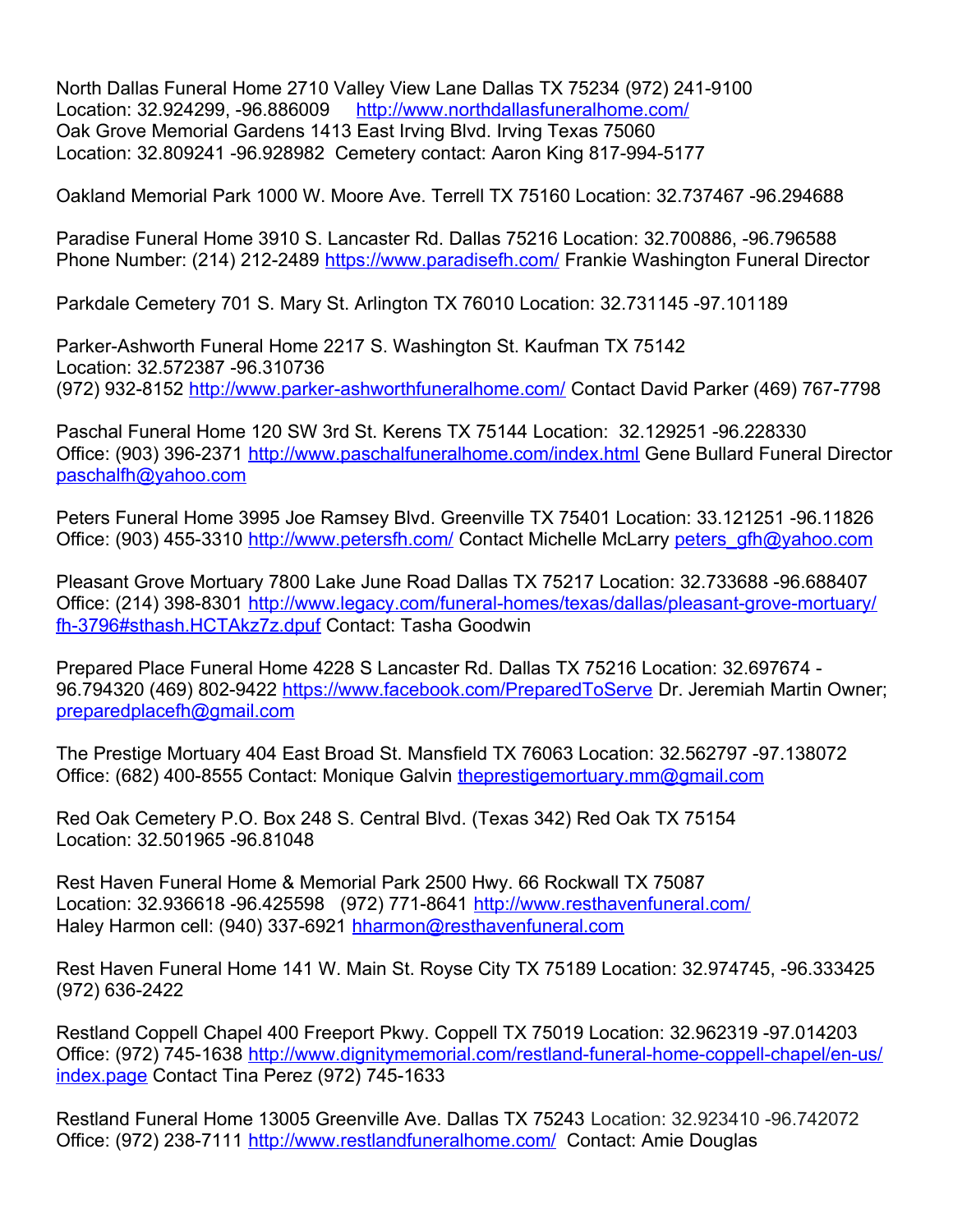Rhoton Funeral Home 1511 South Interstate 35E Carrollton TX 75006 Location: 32.947376 -96.905653 Office: (972) 242-5261<http://www.dignitymemorial.com/rhoton-funeral-home/en-us/index.page> Roberts Family Affordable Funeral Home and Azleland Cemetery 5025 Jacksboro Highway

Ft. Worth TX 76114 Location: 32.794544 -97.395312 Office: (817) 528-1880<http://robertsfamilyfuneral.com/local-funeral-directors-funeral-home-staff.html>

Contact: Monte Roberts Owner [azlelandcemetery@gmail.com](mailto:azlelandcemetery@gmail.com)

Robertson Mueller Harper Funerals and Cremations 1500 Eighth Ave. Ft. Worth 76104 Location: 32.728075 -97.344038 (817) 924-4233 <https://www.robertsonmuellerharper.com/>Trey Harper [trey@familyowned.net](mailto:trey@familyowned.net)

Rolling Oaks Funeral Home 400 Freeport Parkway Coppell 75019 (972) 745-1638 Location: 32.962842, -97.014646 Becca Smith [Rebecca.Smith@DignityMemorial.com](mailto:Rebecca.Smith@DignityMemorial.com) <https://www.dignitymemorial.com/funeral-homes/coppell-tx/rolling-oaks-funeral-home/9662>

Roselawn Funeral Home and Memorial Gardens 1000 South Hwy. 175 Seagoville TX 75159 Location: 32.644027 -96.521537 **WARNING – GOOGLING THIS NAME GIVE AN INCORRECT ADDRESS/LOCATION** <http://www.roselawn-funerals.com/> (972) 287-2121

Rosser Funeral Home 1664 West Henderson St. Cleburne TX 76033 Location: 32.336317 -97.420058 Office: (817) 641-4800<http://www.rosserfuneralhome.net/> Funeral Director: Jim Jernigan [rosser@rosserfuneralhome.net](mailto:rosser@rosserfuneralhome.net)

St. John Nepomucene Catholic Church 401 E. Lampasas St. Ennis TX 75119 Location: 32.326234 -96.619382

St. Joseph Cemetery 300 Jeter Drive Ennis TX 75119 Location: 32.317531, -96.644203

Sandra Clark Funeral Home 6029 S. R. L. Thornton Freeway Dallas TX 75232 Location: 32.674095 -96.823087 Office: (214) 371-2600<http://www.sandraclarkfuneralhome.com/>

Serenity Funerals and Cremations 4725 Vermont Ave. Ft. Worth TX 76115 Location: 32.676983 -97.323043 <https://www.serenityfuneralsandcremation.com/> Office: 817 207-0086 Contact: Darelle Brousard Owner Cell: 714 816-6193 [embalmerdb@sbcglobal.net](mailto:embalmerdb@sbcglobal.net)

Shannon Rufe Snow Funeral Chapel 6001 Rufe Snow Drive Watauga TX 76148 Location: 32.855807 -97.239040 [https://www.dignitymemorial.com/funeral-homes/fort-worth-tx/shannon-rufe-snow-drive-funeral](https://www.dignitymemorial.com/funeral-homes/fort-worth-tx/shannon-rufe-snow-drive-funeral-chapel/4495)[chapel/4495](https://www.dignitymemorial.com/funeral-homes/fort-worth-tx/shannon-rufe-snow-drive-funeral-chapel/4495) Office: 817 514-9100 Nicole DeLeon FD [nicole.deleon@dignitymemorial.com](mailto:nicole.deleon@dignitymemorial.com)

Shannon Rose Hill Funeral Chapel and Cemetery 7301 East Lancaster Fort Worth TX 76112 Location: 32.729475 -97.202686 Office: (817) 451-3333 [http://www.dignitymemorial.com/shannon-rose-hill-funeral-chapel/en-us/](http://www.dignitymemorial.com/shannon-rose-hill-funeral-chapel/en-us/index.page) [index.page](http://www.dignitymemorial.com/shannon-rose-hill-funeral-chapel/en-us/index.page) Funeral Director Taylor Neaves

Singing Hills Funeral Home 6221 University Hills Blvd. Dallas TX 75241 Location: 32.672118 -96.806022 Office: (214) 371-4311 <http://singinghillsfuneralhome.com/> Charles Woods [charles.woods@dignitymemorial.com](mailto:charles.woods@dignitymemorial.com)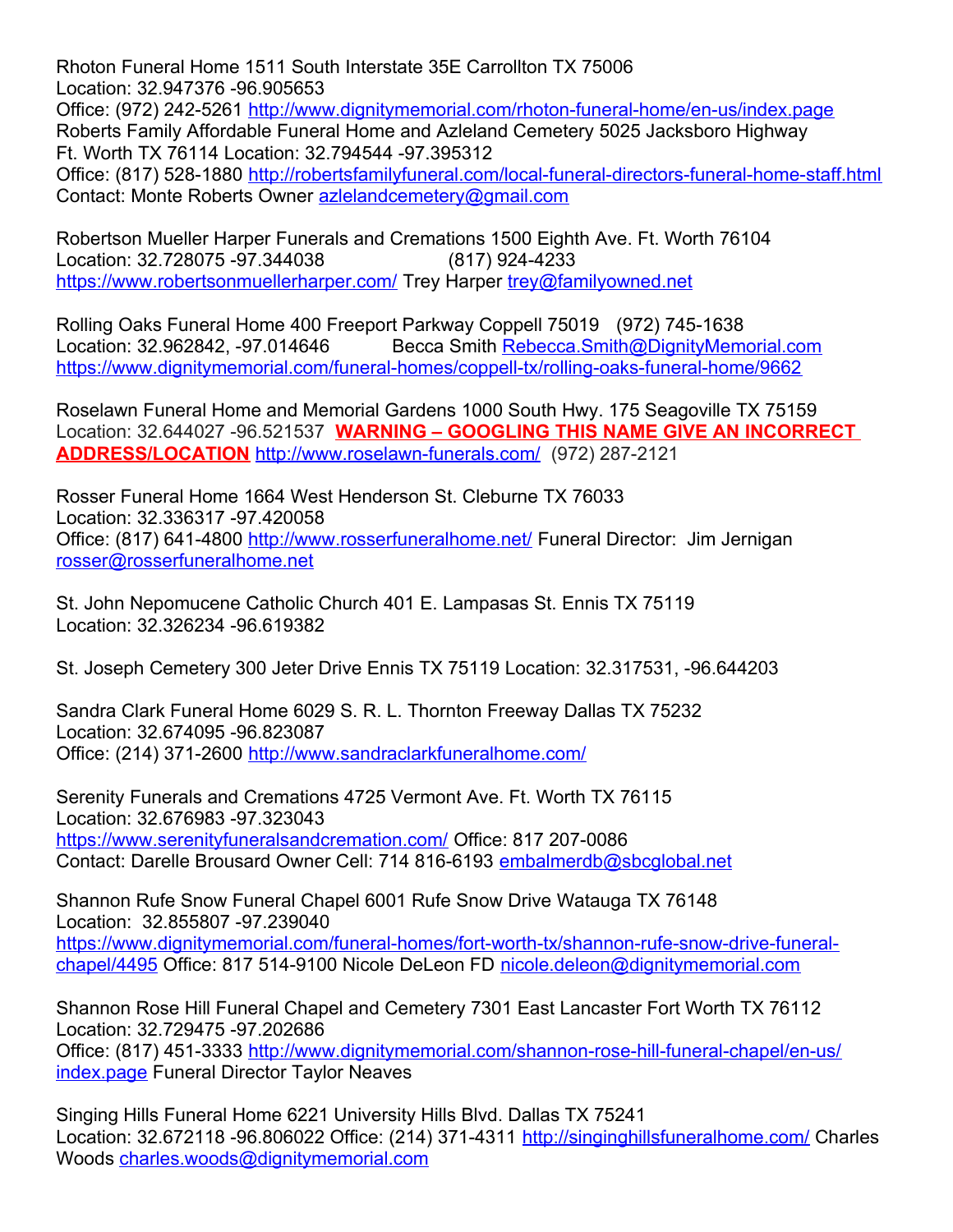Skyvue Funeral Home and Memorial Gardens 7220 Rendon Bloodworth Rd Mansfield TX 76063 Location: 32.573672 -97.203726

Office (817) 478-6955<http://www.skyvuefuneralhome.com/> Judy [judithbutler48@yahoo.com](mailto:judithbutler48@yahoo.com) Funeral Director Claud Estes III [cestes74e@aol.com](mailto:cestes74e@aol.com) DJ Estes [djestes@skyvuefuneralhome.com](mailto:djestes@skyvuefuneralhome.com) Jordan Vasquez cell (469) 323-1905

Smithfield Cemetery 6704 Smithfield Rd, North Richland Hills, TX 76182 Location: 32.868519, -97.211975

Southland Cemetery 1075 Southwest 3rd Street Grand Prairie TX 75051 Location: 32.729717 -97.005952

Sparkman/Crane Funeral Home 10501 Garland Rd. Dallas TX 75218 Location: 32.843586 -96.690772 Office: (214) 327-8291 [http://www.sparkman-crane.com](http://www.sparkman-crane.com/) Funeral Director: Randy Norris [randy.norris@dignitymemorial.com](mailto:randy.norris@dignitymemorial.com)

Sparkman Funeral Home1029 S. Greenville Ave. Richardson TX 75081 Location: 32.932212 -96.736321 Office: (972) 238-7855<http://www.dignitymemorial.com/sparkman-funeral-home/en-us/index.page> Funeral Director: Adrianna Rodrigues (972) 238-7855 [adrianna.rodrigues@sci-us.com](mailto:adrianna.rodrigues@sci-us.com)

Sparkman/Hillcrest Funeral Home / Hillcrest Mausoleum & Memorial Park 7405 West Northwest Highway Dallas TX 75225 Location: 32.866160 -96.779091 (214) 363-5401<http://www.dignitymemorial.com/sparkman-hillcrest-funeral-home/en-us/index.page>

Stonebrier Funeral Home 10375 Preston Road Frisco TX 75033 Location: 33.163430 -96.803512 Office: (214) 705-1789<http://www.dignitymemorial.com/stonebriar/en-us/index.page>

T and J Family Funeral Home 1856 Norwood Plaza Hurst Texas 76054 Location: 32.849530, -97.168202 (817) 952-3128 <https://www.tjffuneralhome.com/> Trammelle Fisher, CEO [trammelle.fisher@tjfamilyfuneralhome.com](mailto:trammelle.fisher@tjfamilyfuneralhome.com)

Ted Dickey West Funeral Home 7900 President George Bush Turnpike Dallas TX 75252 Location: 32.998351 -96.766398 Office: (972) 407-6070 [www.teddickeywestfuneralhome.com](http://www.teddickeywestfuneralhome.com/) Kristine Reed Funeral Director [Kristine.Reed@DignityMemorial.com](mailto:Kristine.Reed@DignityMemorial.com)

Tree of Life Funeral Directors 1051 S. Handley Drive Ft. Worth TX 76112 Location: 32.731408 -97.218506 (817) 965-0992 [www.treeoflifefd.com](http://www.treeoflifefd.com/) Andrew Sims General Manager [treeoflifefunerals@yahoo.com](mailto:treeoflifefunerals@yahoo.com)

Tri-Four Funeral Home 3114 Martin Luther King Blvd. Dallas TX 75215 Location: 32.772138 -96.764113 (214) 421-7400 Rev. Rick Jordan Owner Cell: (214) 957-3782

Turrentine-Jackson-Morrow Funeral Home **ENSURE CORRECT LOCATION – (multiple locations)** 2525 Central Expressway North Allen TX 75013 Location: 33.143569 -96.651511 Office: (972) 562-2601<http://www.turrentinejacksonmorrow.com/>Contact: Bruce Benton Funeral Director **Bruce@TJMfuneral.com**